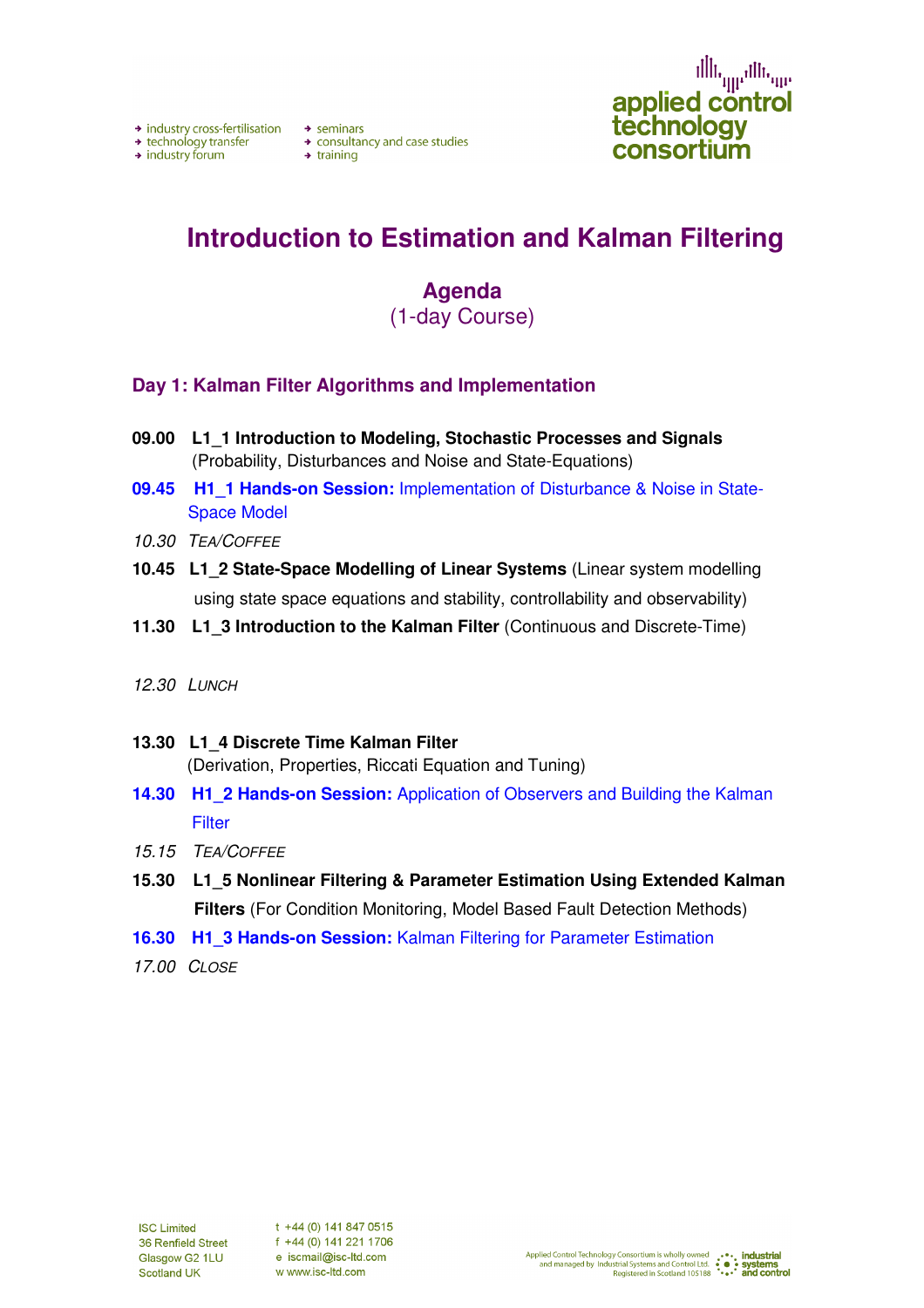→ industry cross-fertilisation → seminars

→ technology transfer

 $\rightarrow$  industry forum

→ consultancy and case studies  $\rightarrow$  consulta<br>  $\rightarrow$  training

illi<sub>gge</sub>alli<sub>ge</sub> applied control<br>technology consortium

### **Nonlinear Control Systems**

## **Agenda**

(1-day Course)

#### **Day 2: Introduction to Nonlinear System Modelling and Control**

- **09.00 L2\_1 Introduction to Nonlinear Systems and Modelling Methods**
- **09.45 L2\_2 Introduction to Nonlinear Control Design Techniques** (Overview of Nonlinear Control Design Methods)
- 10.30 TEA/COFFEE
- **10.45 L2\_3 Introduction to Time-Varying, State-Dependent, LPV, Approximate Nonlinear and Hybrid Systems Modelling**
- **11.30 H2\_1 Hands-On Session:** Nonlinear System Modelling (e.g. Engine Control)
- 12.30 LUNCH
- **13.30 L2\_4 Introduction to Simple Nonlinear Control Design Methods and Nonlinear Generalized Minimum Variance (NGMV) Control**  (System Models, Cost Definition, Design, Implementation)
- **14.30 L2\_5 Advanced Nonlinear Controls Including Sliding Mode and the NGMV Family of Control Design Methods**  (Factorization based, Nonlinear Quadratic Generalized Minimum Variance, H∞ control approaches)
- 15.15 TEA/COFFEE
- **15.30 L2\_6 Gain Scheduling and Restricted Structure Controllers Using Multiple Models**
- 16.30 Demonstration of Solving Design Problems Using NGMV toolbox
- 17.00 CLOSE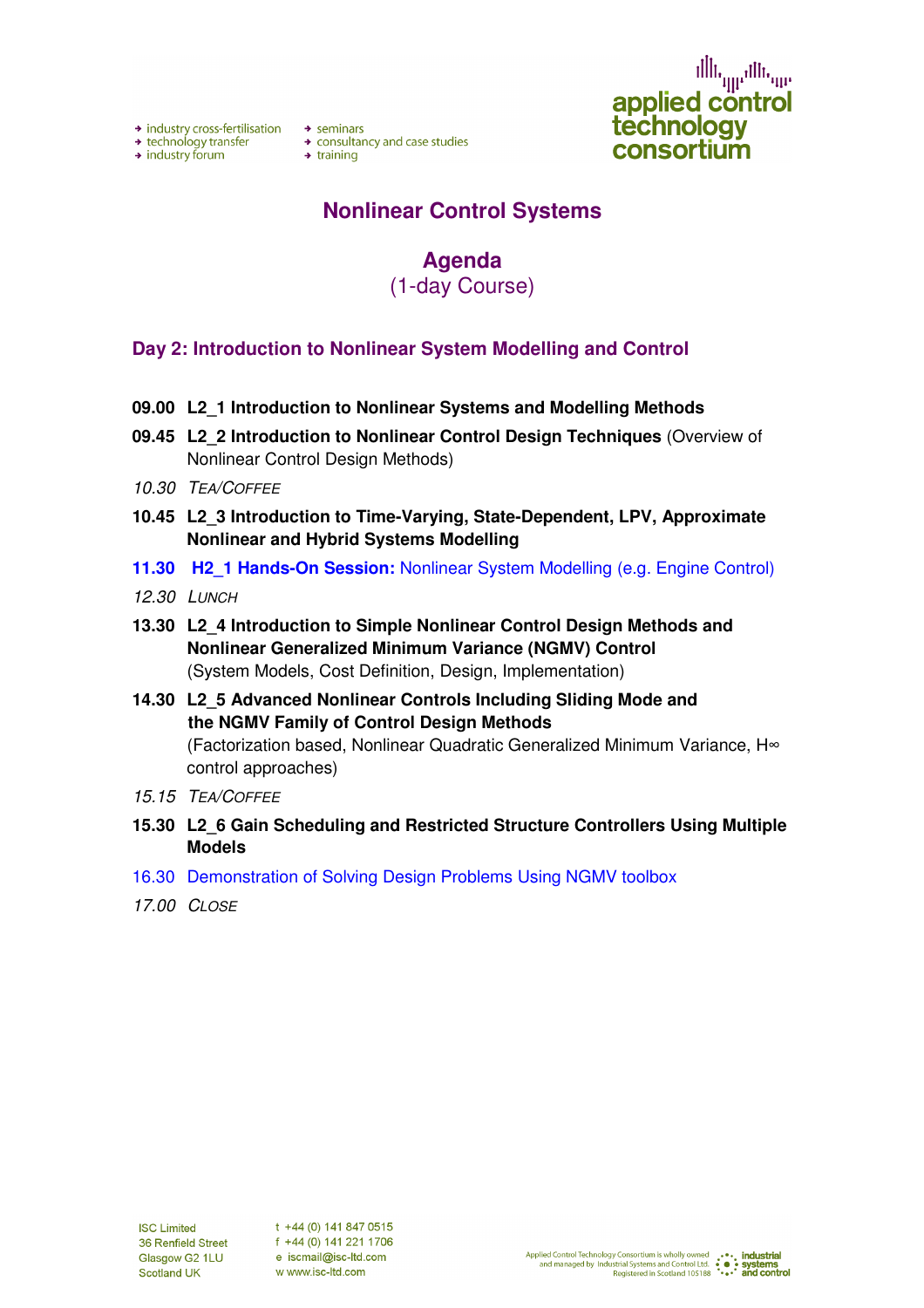illi<sub>qqu</sub>alli<sub>qqu</sub> applied control technology consortium

### **Linear and Nonlinear Predictive Control Systems**

MPC Design and Applications – Agenda (2-days Course)

- **Day 3: Optimal and MPC for Linear and Nonlinear Systems**
- **09.00 L3\_1 Introduction to Predictive Control Main Principles and Concepts** (Motivation, Prediction, Cost-functions, Receding horizon, state-space solution)
- 10.00 TEA/COFFEE
- **10.15 L3\_2 Linear Optimal Model Predictive Control**  (Polynomial and State-Space approaches, MPC basic principles and features)
- **11.15 H3 1 Hands-On Session:** Linear Predictive Control MPC example
- 12.00 LUNCH
- **13.00 L3\_3 Practical Aspects of Linear MPC Design and Implementation**  (Integral action, Disturbances & Robustness, Tuning and Constraint handling)
- **14.00 H3 2 Hands-On Session:** Designing Model Predictive Controls and Tuning
- 14.45 TEA/COFFEE
- **15.00 L3 4 Model Estimation Using Neural Networks** (Applications in linear and non-linear predictive control)
- **16.00 H3 3 Hands-On Session: Nonlinear System Modeling** (Control and modelling problems for nonlinear systems)
- 17.00 CLOSE